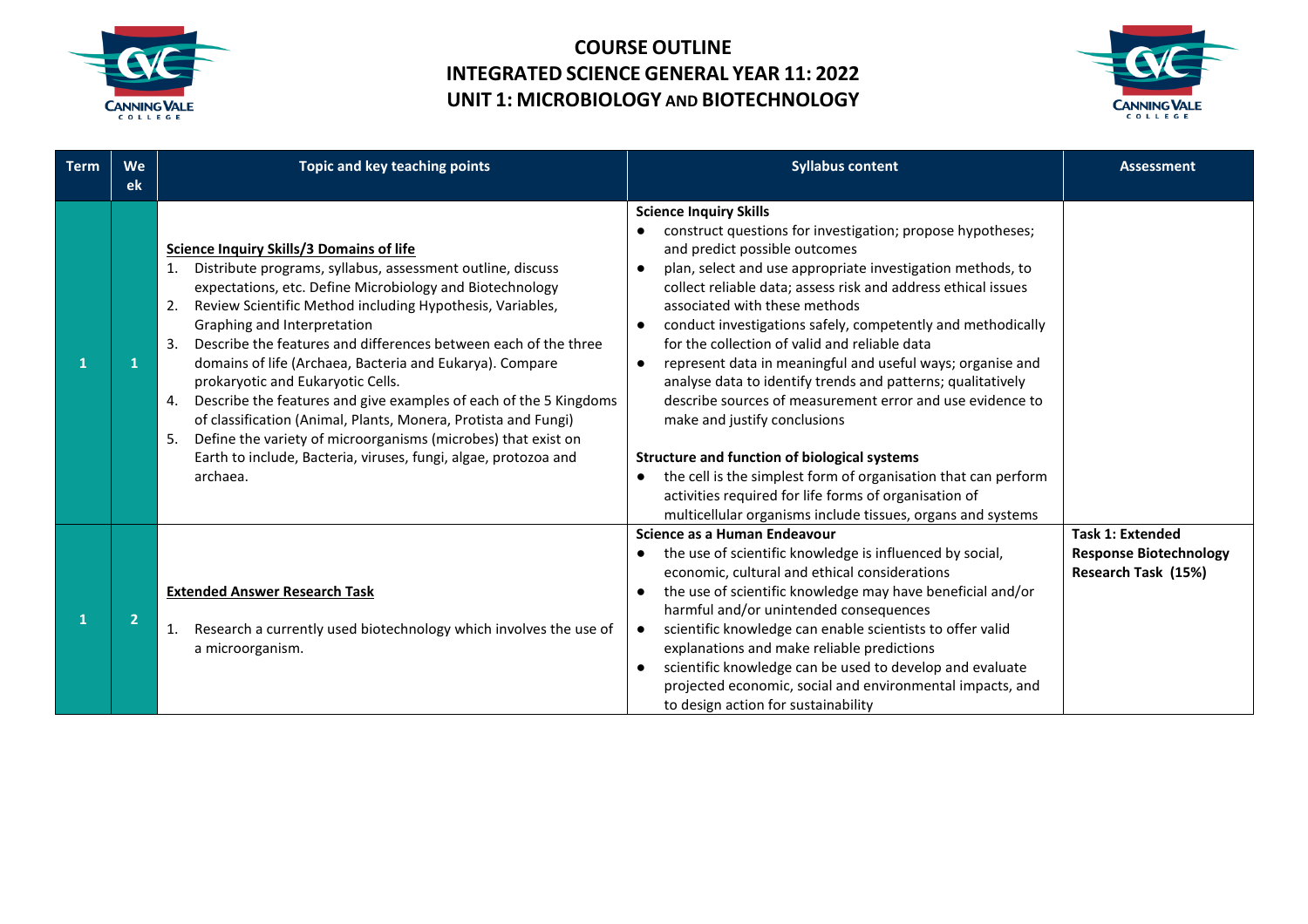



| 3 | <b>Water / Carbon / Nitrogen Cycles</b><br>Describe the formation of the Universe and the Earth with<br>1.<br>particular emphasis on how the Earth has changed over its history.<br>(include the presence of water and the composition of the<br>atmosphere).<br>Emphasize the significance of recycling with reference to the<br>2.<br>biogeochemical cycles from an atomic perspective.<br>Create a diagram to illustrate the Water, Carbon and Nitrogen<br>3.<br>Cycle.<br>Discuss & describe the above cycles in sufficient detail that<br>4.<br>students can see the cycling of matter through nature.<br>Discuss the importance of the presence of life in these cycles<br>5.<br>particularly in relation to photosynthesis, respiration oxygen and<br>carbon dioxide. | Earth systems/cycles in nature<br>interaction between the hydrosphere, lithosphere and<br>$\bullet$<br>atmosphere are represented by biogeochemical cycles<br>conservation of matter occurs in cycles in nature<br>natural resources are important in everyday life<br>human activities and natural processes impact on cycles in<br>$\bullet$<br>nature                                                                                                                                                                                                                 |                                                                    |
|---|------------------------------------------------------------------------------------------------------------------------------------------------------------------------------------------------------------------------------------------------------------------------------------------------------------------------------------------------------------------------------------------------------------------------------------------------------------------------------------------------------------------------------------------------------------------------------------------------------------------------------------------------------------------------------------------------------------------------------------------------------------------------------|--------------------------------------------------------------------------------------------------------------------------------------------------------------------------------------------------------------------------------------------------------------------------------------------------------------------------------------------------------------------------------------------------------------------------------------------------------------------------------------------------------------------------------------------------------------------------|--------------------------------------------------------------------|
|   | Cells / Microscopes<br>Compare eukaryotic and prokaryotic cells.<br>View eukaryotic and prokaryotic cells under a compound light<br>2.<br>microscope<br>Explore and discuss how electron microscopes work and how they<br>-3.<br>are integral to humans developing an understanding of<br>microbiology.<br>View virtual electron microscopes and compare them to light<br>4.<br>microscopes.                                                                                                                                                                                                                                                                                                                                                                                 | <b>Structure and function of biological systems</b><br>the cell is the simplest form of organisation that can perform<br>activities required for life<br>forms of organisation of multicellular organisms include<br>tissues, organs and systems<br>Science as a Human Endeavour<br>scientific knowledge can enable scientists to offer valid<br>$\bullet$<br>explanations and make reliable predictions<br>scientific knowledge can be used to develop and evaluate<br>projected economic, social and environmental impacts, and<br>to design action for sustainability | <b>Task 2: Microscope</b><br><b>Practical Assessment</b><br>(7.5%) |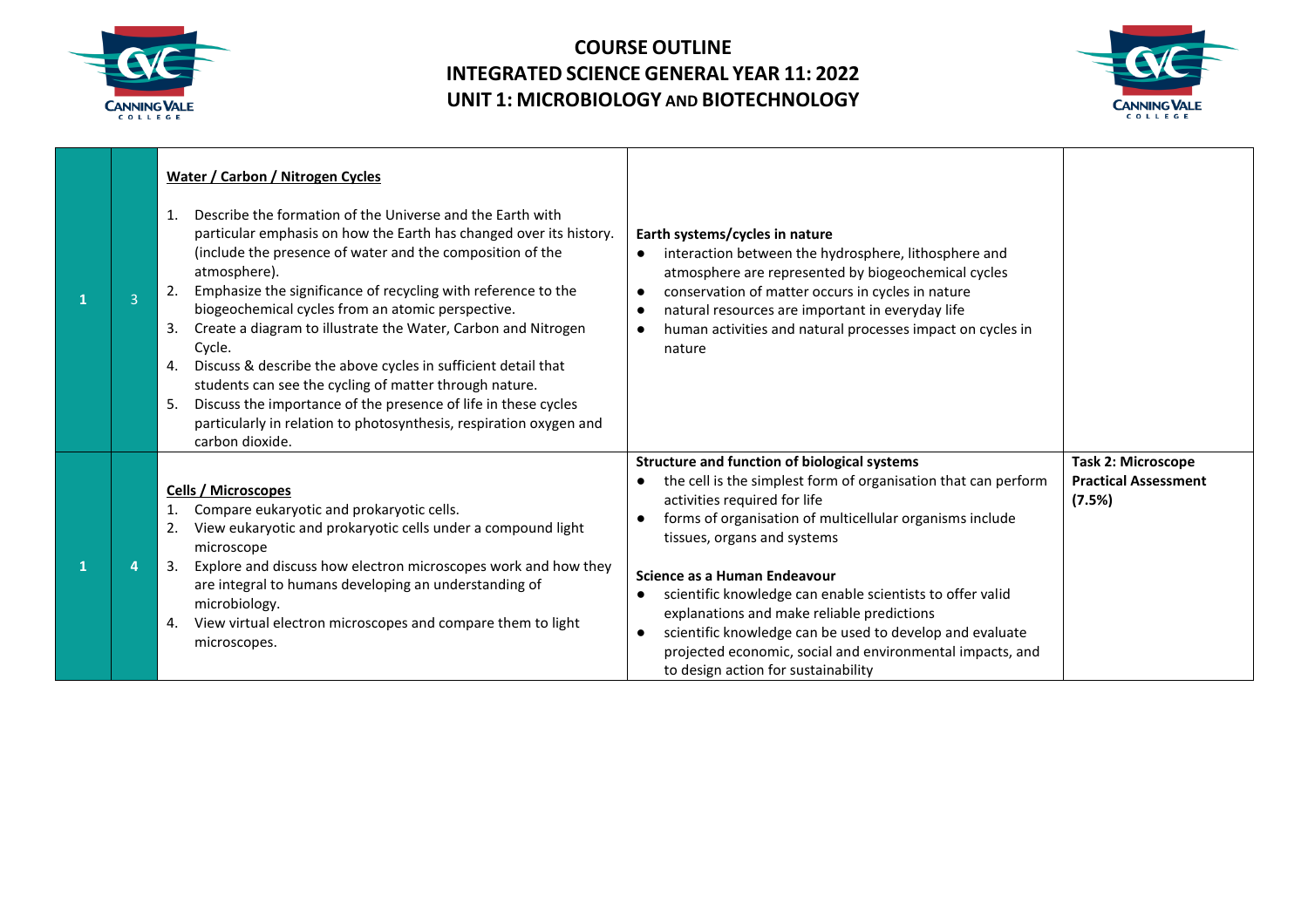



|   |   | <b>Archaea and the History of Life</b>                                                                                                                                                                                                                                                                                                                                                                                                                                                                                                                                                                                                                                                                                                                                                                   |                                                                                                                                                                                                                                                                                                                                                                                                                                                                                                                                                                                                                 |  |
|---|---|----------------------------------------------------------------------------------------------------------------------------------------------------------------------------------------------------------------------------------------------------------------------------------------------------------------------------------------------------------------------------------------------------------------------------------------------------------------------------------------------------------------------------------------------------------------------------------------------------------------------------------------------------------------------------------------------------------------------------------------------------------------------------------------------------------|-----------------------------------------------------------------------------------------------------------------------------------------------------------------------------------------------------------------------------------------------------------------------------------------------------------------------------------------------------------------------------------------------------------------------------------------------------------------------------------------------------------------------------------------------------------------------------------------------------------------|--|
| 1 | 5 | Describe the difference between aerobic and anaerobic respiration<br>1.<br>in relation to how life is believed to have evolved from archaea.<br>Connect respiration and photosynthesis to the evolution of the<br>2.<br>Earth's atmosphere and to the evolution of life on Earth to result<br>in the diversity of life we see today.<br>Brainstorm the variety of microbiological life that exists and<br>3.<br>suggest ways as to how they have evolved.<br>Describe the endosymbiosis theory as to how life was able to<br>4.<br>develop photosynthetic and respiratory systems.<br>Explore the different ways organisms make energy through the<br>5.<br>processes of respiration, fermentation and photosynthesis and<br>show how enzymes act as biological catalysts in some of these<br>processes. | <b>Structure and function of biological systems</b><br>the cell is the simplest form of organisation that can perform<br>$\bullet$<br>activities required for life<br>forms of organisation of multicellular organisms include<br>$\bullet$<br>tissues, organs and systems<br>changes in a system can affect the survival of organisms;<br>variation assists survival of individuals<br><b>Ecosystems and sustainability</b><br>interrelationship between systems assist cellular activity to<br>sustain life<br>biological communities interact with each other and their<br>$\bullet$<br>physical environment |  |
| 1 | 6 | <b>Types of Microbes - Bacteria</b><br>Define Bacteria as a type of microorganism and show how the<br>1.<br>classification of Bacteria is expressed through binomial<br>nomenclature.<br>Explore a variety of contexts where bacteria are both harmful and<br>2.<br>beneficial to human society.<br>Explore the different ways bacteria can act as pathogens and how<br>3.<br>antibiotics were developed as a treatment for bacterial infections.<br>Define bacterial resistance and show how bacteria have become<br>4.<br>resistant to antibiotics using examples such as MRSA.                                                                                                                                                                                                                        | <b>Structure and function of biological systems</b><br>the cell is the simplest form of organisation that can perform<br>activities required for life<br>forms of organisation of multicellular organisms include<br>tissues, organs and systems<br>changes in a system can affect the survival of organisms;<br>variation assists survival of individuals<br><b>Ecosystems and sustainability</b><br>interrelationship between systems assist cellular activity to<br>sustain life<br>biological communities interact with each other and their<br>physical environment                                        |  |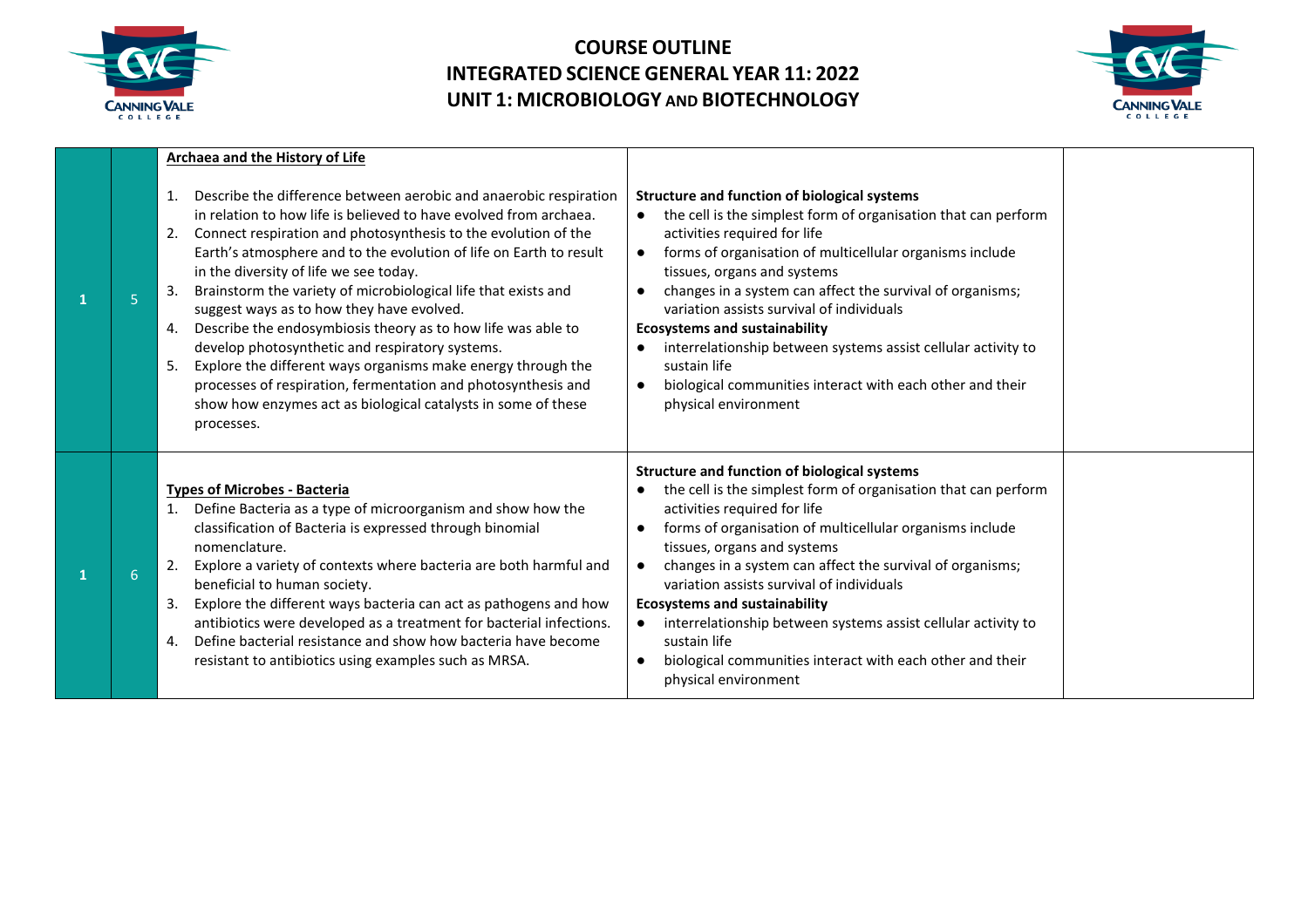



| $\overline{7}$ | <b>Types of Microbes - Bacteria</b><br>1. Demonstrate how processes such as respiration and fermentation<br>allow humans to use bacteria in biotechnology for such things as<br>insulin production, bioremediation, plastic/waste removal, sewage<br>treatment and yoghurt and cheese production.<br>Plan and conduct an investigation to determine the affect bacteria<br>2.<br>and enzymes have in the production of yoghurt.                                                                                                                                                                                                                                                                                                     | <b>Science Inquiry Skills</b><br>construct questions for investigation; propose hypotheses;<br>and predict possible outcomes<br>plan, select and use appropriate investigation methods, to<br>collect reliable data; assess risk and address ethical issues<br>associated with these methods<br>conduct investigations safely, competently and methodically<br>for the collection of valid and reliable data<br>represent data in meaningful and useful ways; organise and<br>$\bullet$<br>analyse data to identify trends and patterns; qualitatively<br>describe sources of measurement error and use evidence to<br>make and justify conclusions<br>interpret a range of scientific and media texts, and evaluate<br>the conclusions by considering the quality of available<br>evidence • use appropriate representations, to communicate<br>conceptual understanding, solve problems and make<br>predictions<br>communicate scientific ideas and information for a particular<br>purpose, using appropriate scientific language, conventions<br>and representations | <b>Task 3: Factors Affecting</b><br><b>Yoghurt Production</b><br>Investigation (10%) |
|----------------|-------------------------------------------------------------------------------------------------------------------------------------------------------------------------------------------------------------------------------------------------------------------------------------------------------------------------------------------------------------------------------------------------------------------------------------------------------------------------------------------------------------------------------------------------------------------------------------------------------------------------------------------------------------------------------------------------------------------------------------|--------------------------------------------------------------------------------------------------------------------------------------------------------------------------------------------------------------------------------------------------------------------------------------------------------------------------------------------------------------------------------------------------------------------------------------------------------------------------------------------------------------------------------------------------------------------------------------------------------------------------------------------------------------------------------------------------------------------------------------------------------------------------------------------------------------------------------------------------------------------------------------------------------------------------------------------------------------------------------------------------------------------------------------------------------------------------|--------------------------------------------------------------------------------------|
| 8              | <b>Types of Microbes - Fungi</b><br>Define fungi as a type of microorganism, explore the different<br>1.<br>types of fungi which exist and show the processes and products<br>related to the existence of fungi.<br>Define the process of fermentation and discuss the different<br>reactants and products from this process.<br>Demonstrate how processes such as fermentation allow humans<br>to use fungi in biotechnology for such things as baking, brewing,<br>and the production of antibiotics, alcohols, enzymes, organic acids,<br>and numerous pharmaceuticals.<br>Define enzymes as biological catalysts which aid in the production<br>4.<br>of many products by increasing the rate in which they can be<br>produced. | Species continuity and change<br>reproduction and inheritance play an important role in the<br>$\bullet$<br>continuity of species<br>change in physical environment leads to eventual change in<br>biological characteristics of a species<br><b>Ecosystems and sustainability</b><br>interrelationship between systems assist cellular activity to<br>$\bullet$<br>sustain life<br>biological communities interact with each other and their<br>physical environment                                                                                                                                                                                                                                                                                                                                                                                                                                                                                                                                                                                                    |                                                                                      |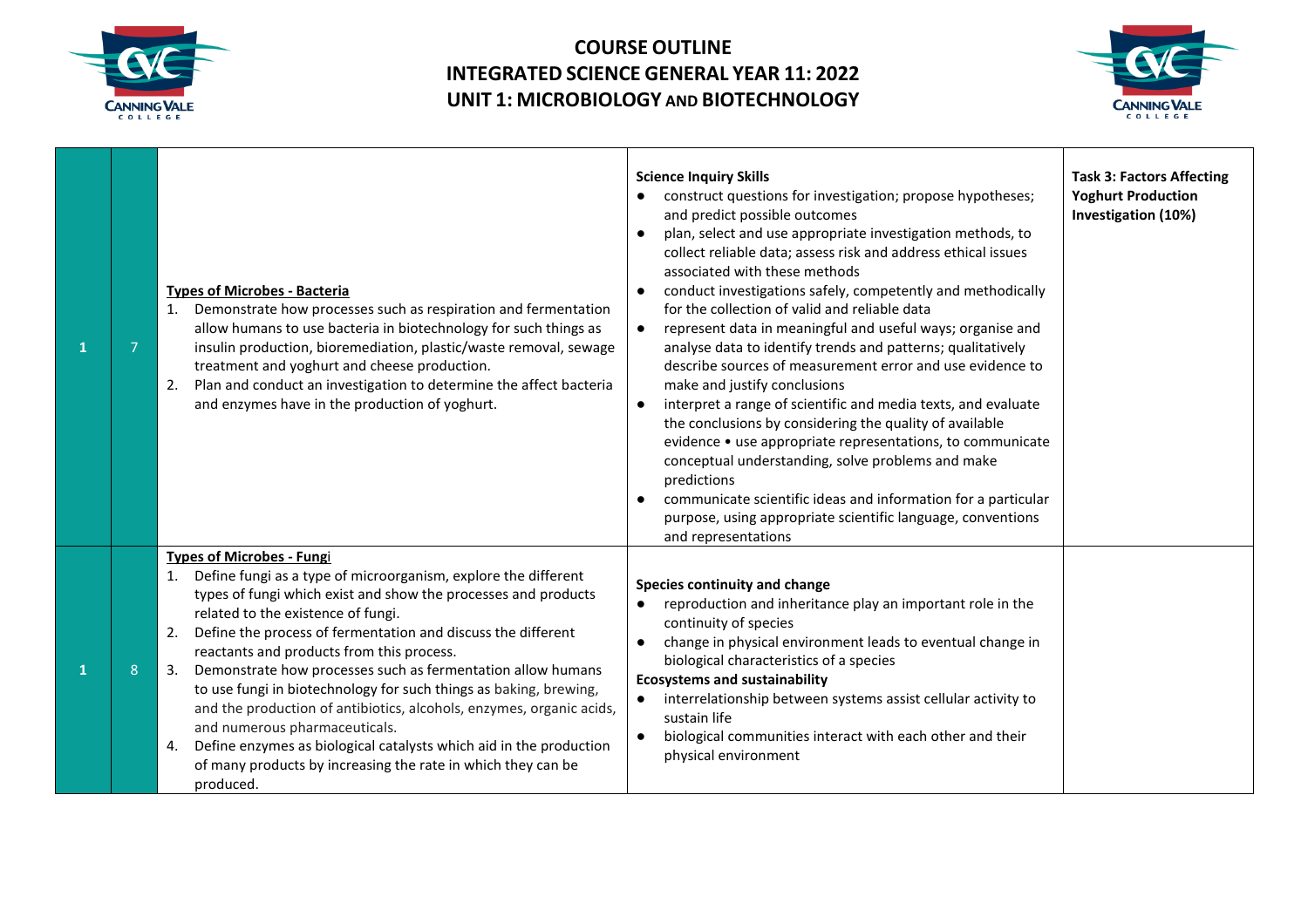



|    | Use yeast to plan and conduct an investigation to determine the<br>5.<br>optimal conditions for which they can grow.                                                                                                                                                                                      |                                                                                                                                                                                                                                                                                                                                                                                                                                                                                                                                                                                                                                                                                                                                                                                                                                                                                                                                                                                                                                                                                       |                                                                                          |
|----|-----------------------------------------------------------------------------------------------------------------------------------------------------------------------------------------------------------------------------------------------------------------------------------------------------------|---------------------------------------------------------------------------------------------------------------------------------------------------------------------------------------------------------------------------------------------------------------------------------------------------------------------------------------------------------------------------------------------------------------------------------------------------------------------------------------------------------------------------------------------------------------------------------------------------------------------------------------------------------------------------------------------------------------------------------------------------------------------------------------------------------------------------------------------------------------------------------------------------------------------------------------------------------------------------------------------------------------------------------------------------------------------------------------|------------------------------------------------------------------------------------------|
| 9  | <b>Types of Microbes - Fungi</b><br>Use yeast to plan and conduct an investigation to determine the<br>optimal conditions for which they grow.                                                                                                                                                            | <b>Science Inquiry Skills</b><br>construct questions for investigation; propose hypotheses;<br>and predict possible outcomes<br>plan, select and use appropriate investigation methods, to<br>collect reliable data; assess risk and address ethical issues<br>associated with these methods<br>conduct investigations safely, competently and methodically<br>for the collection of valid and reliable data<br>represent data in meaningful and useful ways; organise and<br>$\bullet$<br>analyse data to identify trends and patterns; qualitatively<br>describe sources of measurement error and use evidence to<br>make and justify conclusions<br>interpret a range of scientific and media texts, and evaluate<br>$\bullet$<br>the conclusions by considering the quality of available<br>evidence • use appropriate representations, to communicate<br>conceptual understanding, solve problems and make<br>predictions<br>communicate scientific ideas and information for a particular<br>purpose, using appropriate scientific language, conventions<br>and representations | <b>Task 4: Factors Affecting</b><br><b>Fermentation in Yeast</b><br>Investigation (7.5%) |
| 10 | <b>Viruses</b><br>Define a virus as a non-living parasite which requires a host to<br>survive.<br>Explore how viruses act as pathogens which cause harm to<br>2.<br>humans and all living things.<br>Explore how the use of vaccination has aided human survival.<br>Discuss the SARS COVID 2 Virus<br>4. | Species continuity and change<br>reproduction and inheritance play an important role in the<br>$\bullet$<br>continuity of species<br>change in physical environment leads to eventual change in<br>$\bullet$<br>biological characteristics of a species<br><b>Ecosystems and sustainability</b><br>interrelationship between systems assist cellular activity to<br>$\bullet$<br>sustain life<br>biological communities interact with each other and their<br>physical environment                                                                                                                                                                                                                                                                                                                                                                                                                                                                                                                                                                                                    |                                                                                          |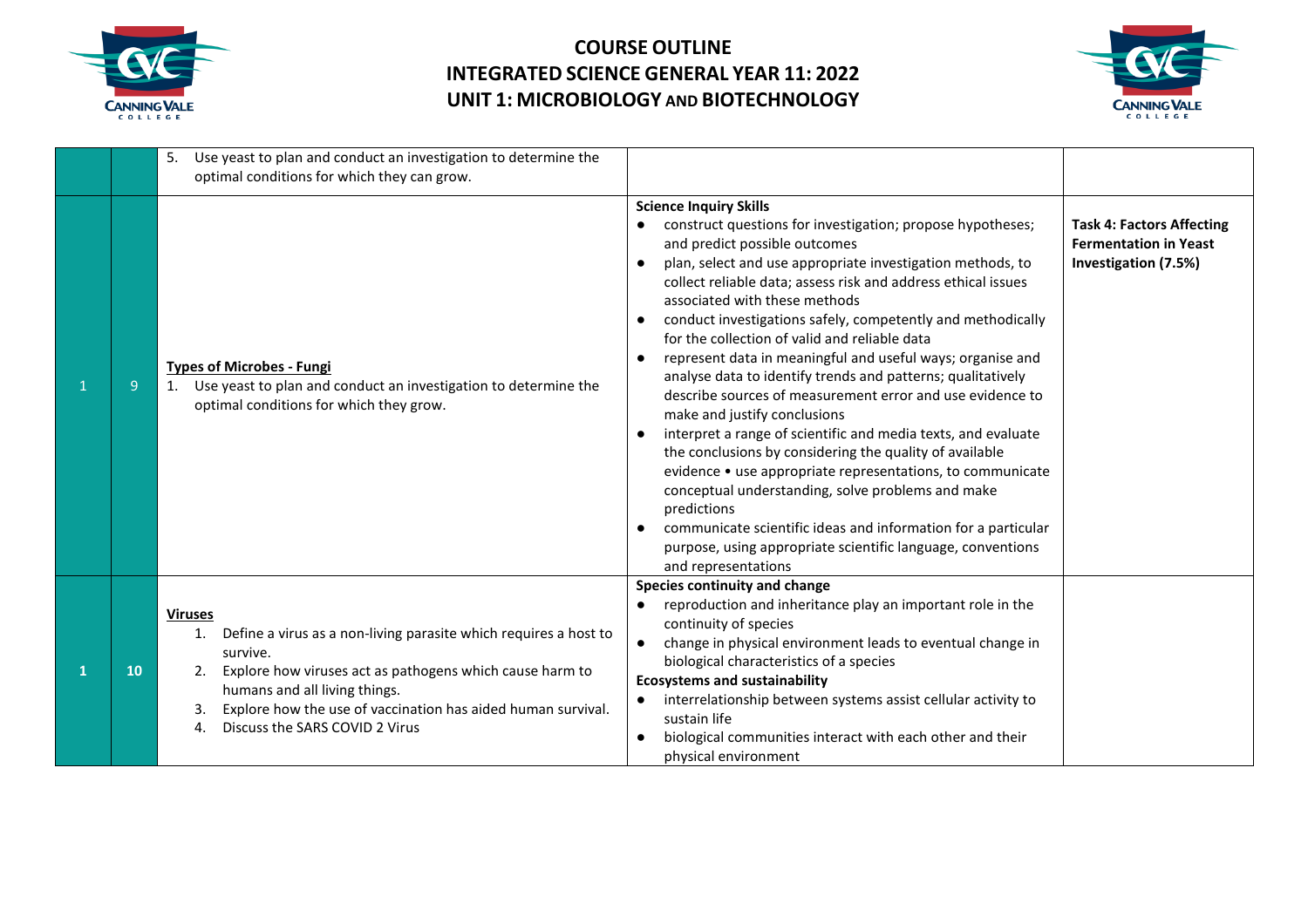



| $\overline{\mathbf{2}}$ |   | <b>Viruses</b><br>Demonstrate how the use of viruses are used in biotechnology<br>for such things as vectors in gene therapy, gene and genome<br>editing, vaccines and CRISPR.<br>Explore how an understanding of viruses has been beneficial<br>to such industries as the Medical, Pharmaceutical, Agricultural<br>and Materials industries | Species continuity and change<br>reproduction and inheritance play an important role in the<br>continuity of species<br>change in physical environment leads to eventual change in<br>$\bullet$<br>biological characteristics of a species<br><b>Ecosystems and sustainability</b><br>interrelationship between systems assist cellular activity to<br>sustain life<br>biological communities interact with each other and their<br>$\bullet$<br>physical environment |
|-------------------------|---|----------------------------------------------------------------------------------------------------------------------------------------------------------------------------------------------------------------------------------------------------------------------------------------------------------------------------------------------|-----------------------------------------------------------------------------------------------------------------------------------------------------------------------------------------------------------------------------------------------------------------------------------------------------------------------------------------------------------------------------------------------------------------------------------------------------------------------|
| $\overline{2}$          |   | <b>Applications of Biotechnology - Reproduction</b><br><b>IVF</b><br>Cloning<br>Organ Transplants                                                                                                                                                                                                                                            | <b>Ecosystems and sustainability</b><br>interrelationship between systems assist<br>cellular activity to sustain life<br>biological communities interact with each other<br>and their physical environment<br>Species continuity and change<br>reproduction and inheritance play an important<br>role in the continuity of species<br>change in physical environment leads to<br>eventual change in biological characteristics of a species                           |
| 2                       | 3 | <b>Applications of Biotechnology - Health</b><br><b>Gene Therapy</b><br>Stem cells<br>Microbiome                                                                                                                                                                                                                                             | <b>Ecosystems and sustainability</b><br>interrelationship between systems assist cellular activity to<br>sustain life<br>biological communities interact with each other and their<br>$\bullet$<br>physical environment<br>Species continuity and change<br>reproduction and inheritance play an important role in the<br>continuity of species<br>change in physical environment leads to eventual change in<br>$\bullet$<br>biological characteristics of a species |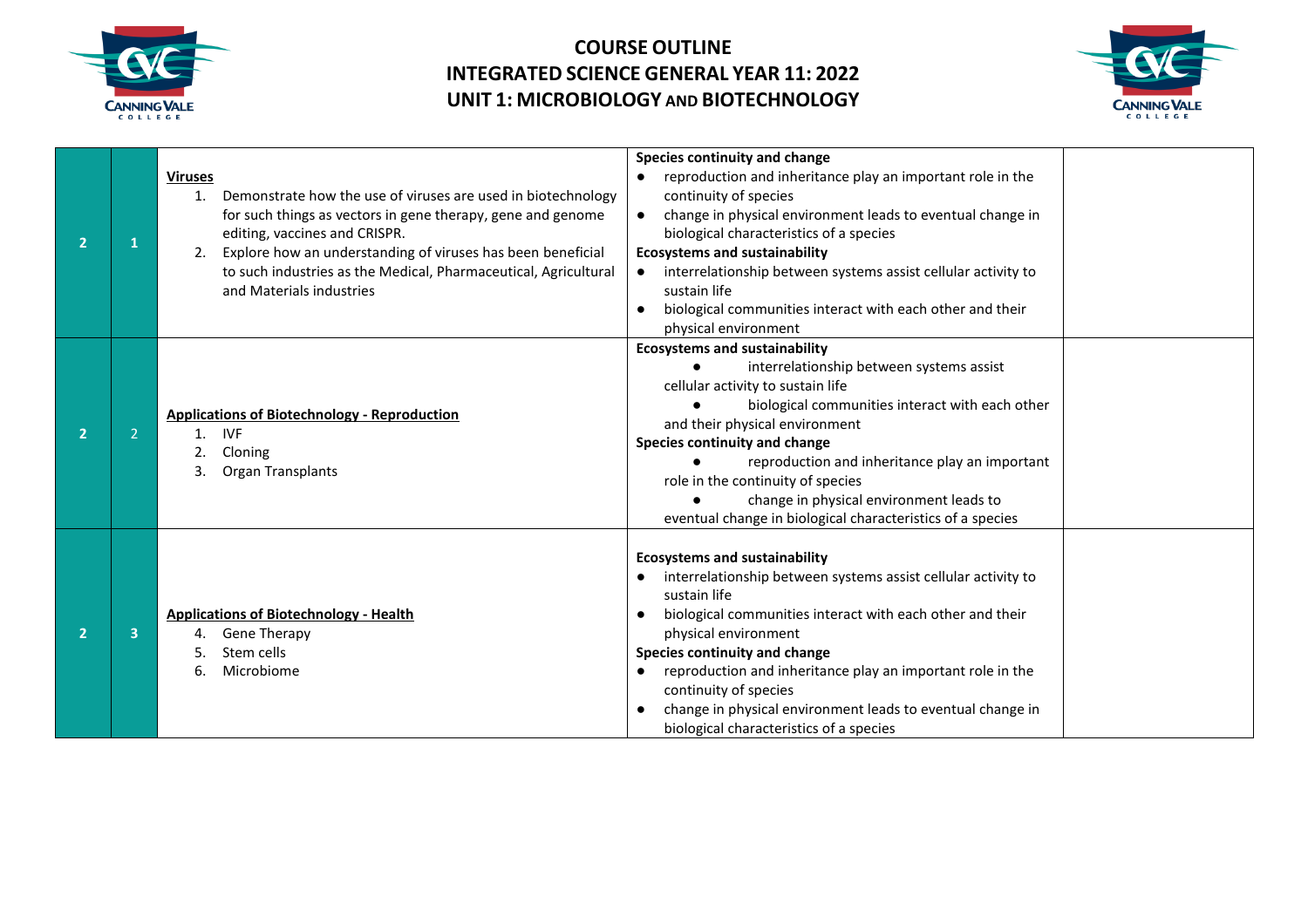



|  | <b>Applications of Biotechnology - Feeding the Future</b><br>Golden Rice<br>Pesticide Resistant Crops<br>Farming and agriculture | <b>Ecosystems and sustainability</b><br>interrelationship between systems assist cellular activity to<br>sustain life<br>biological communities interact with each other and their<br>physical environment<br>Species continuity and change<br>reproduction and inheritance play an important role in the<br>continuity of species<br>change in physical environment leads to eventual change in<br>biological characteristics of a species |                                                                |
|--|----------------------------------------------------------------------------------------------------------------------------------|---------------------------------------------------------------------------------------------------------------------------------------------------------------------------------------------------------------------------------------------------------------------------------------------------------------------------------------------------------------------------------------------------------------------------------------------|----------------------------------------------------------------|
|  | <b>Summary, Revision and Final Topic Test</b>                                                                                    |                                                                                                                                                                                                                                                                                                                                                                                                                                             | <b>Task 5: Microbiology</b><br>and Biotechnology<br>Test (10%) |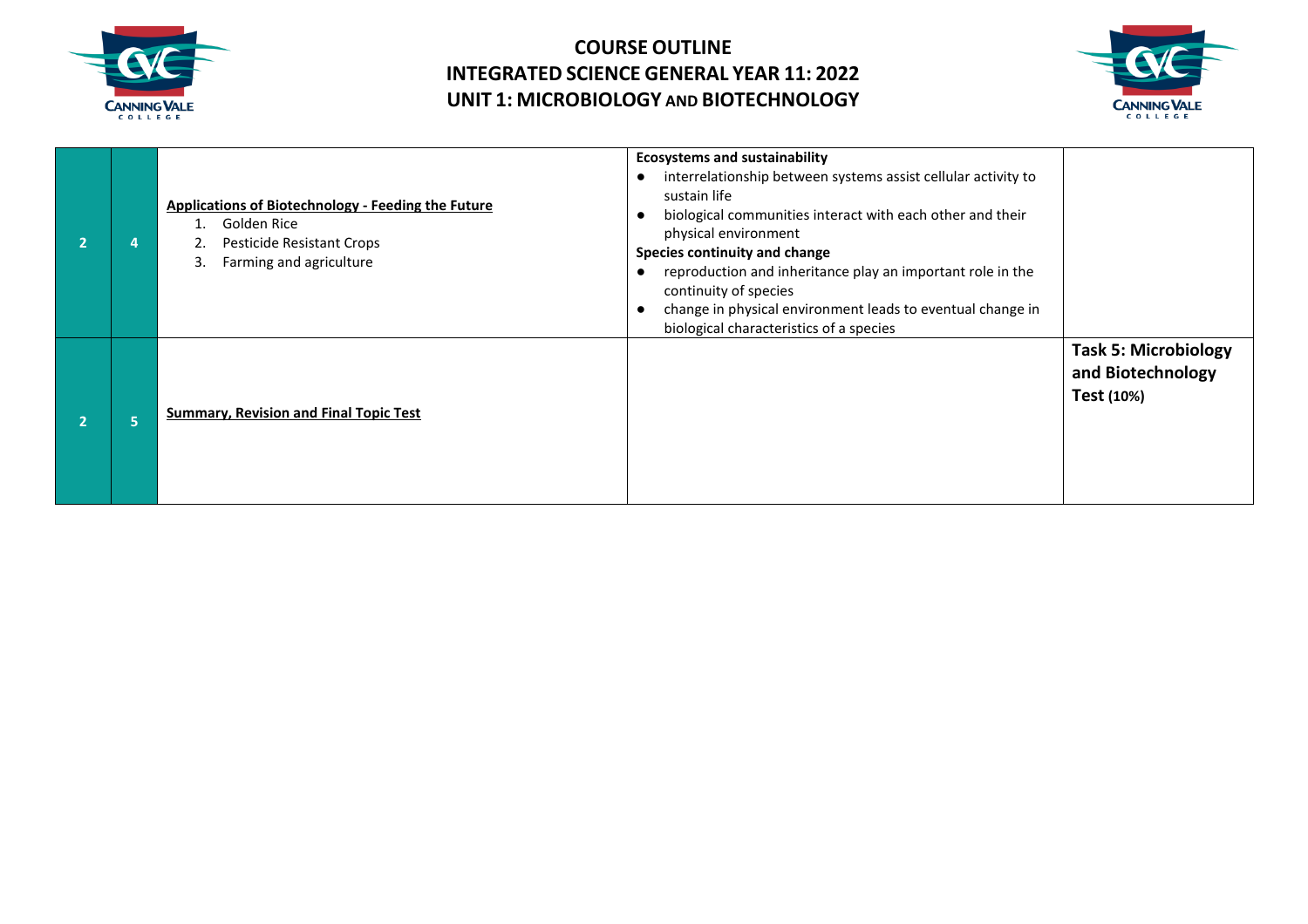



| <b>Term</b> | <b>Week</b> | Topic and key teaching points                                                                                                                                                                                                                                                                                                                                    | <b>Syllabus content</b>                                                                                                                                                                                                                                                                                                                                                            | <b>Assessment</b>                         |
|-------------|-------------|------------------------------------------------------------------------------------------------------------------------------------------------------------------------------------------------------------------------------------------------------------------------------------------------------------------------------------------------------------------|------------------------------------------------------------------------------------------------------------------------------------------------------------------------------------------------------------------------------------------------------------------------------------------------------------------------------------------------------------------------------------|-------------------------------------------|
|             | $6 - 7$     | <b>Revision of Scientific Method</b><br>• Controlling variables<br>• Hypotheses<br>• Graphing<br>Motor vehicle accidents and their causes in<br><b>Australia</b><br>• accident statistics e.g. time of day/week, age of<br>fatalities, location, wearing of seatbelts, road<br>design<br>• major trends in the causes and outcomes of<br>motor vehicle accidents | • represent data in meaningful and useful ways; organise<br>and analyse data to identify trends, patterns and<br>relationships; qualitatively describe sources of<br>measurement error and use evidence to make and<br>justify conclusions<br>interpret a range of scientific and media texts, and<br>evaluate the conclusions by considering the quality of<br>available evidence | EXAM WEEKS 7 & 8 ATAR<br>AFW <sub>6</sub> |
|             | $7-8$       | <b>Speed and Acceleration</b><br>• definitions of speed, velocity and acceleration<br>• formulae used to calculate velocity and<br>acceleration                                                                                                                                                                                                                  | • linear motion of an object is unidirectional and can be<br>determined mathematically<br>• the Laws of Motion can assist in predicting the motion<br>of objects.                                                                                                                                                                                                                  |                                           |
|             | $9 - 10$    | <b>Reaction Time &amp; Stopping Distance</b><br>• definitions of reaction distance, braking distance<br>and stopping distance<br>• relate speed/stopping distance to variable speed<br>zones such as school zones, built up areas and<br>highways.                                                                                                               | • scientific knowledge can be used to develop and<br>evaluate projected economic, social and environmental<br>impacts, and to design action for sustainability                                                                                                                                                                                                                     |                                           |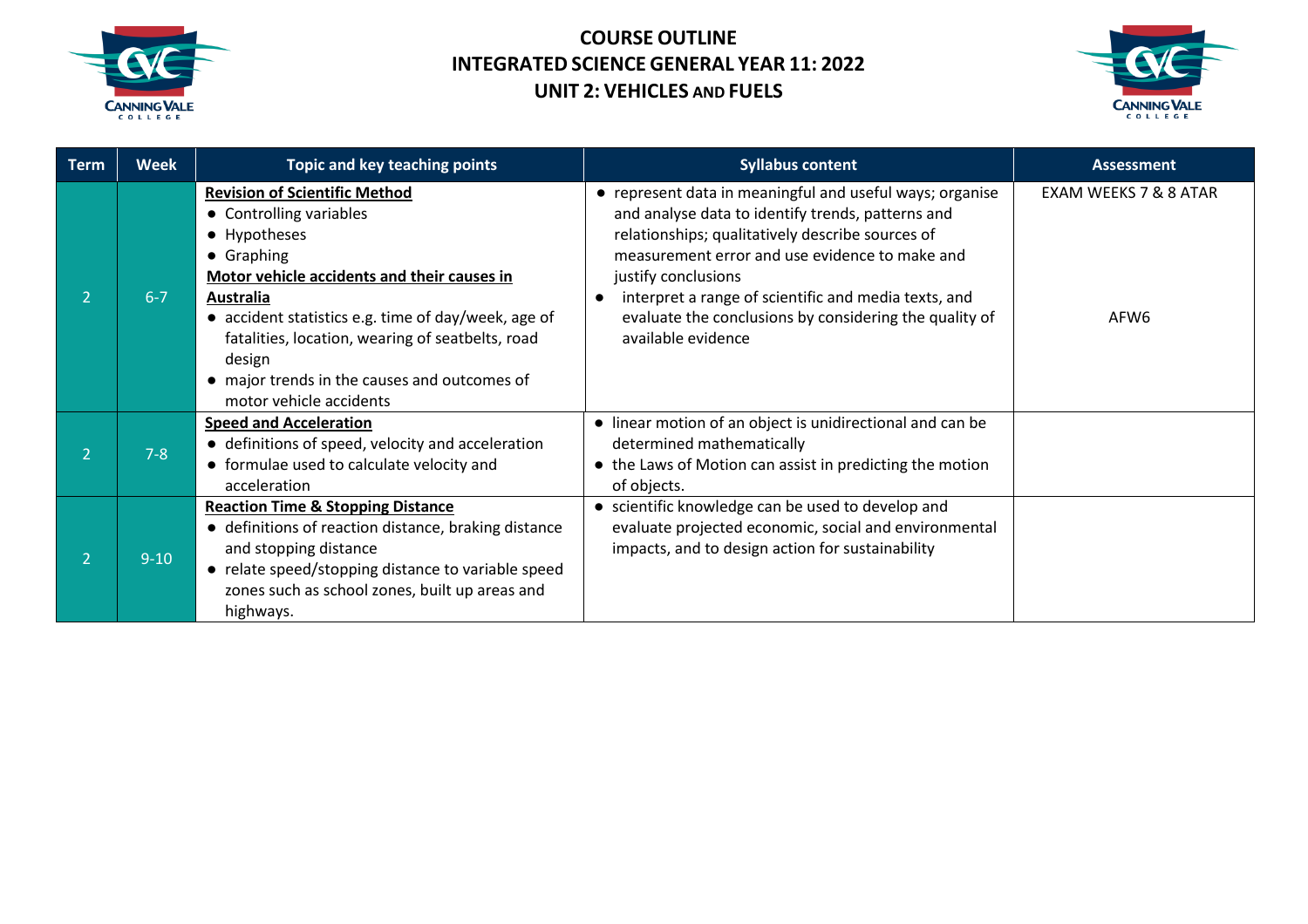



| 3              | <b>Types of Friction - Factors affecting braking distance</b><br>$\bullet$ tyres<br>• road surfaces<br>• weather conditions, types and condition of brakes | • forces can be exerted by one object on another by<br>direct contact or from a distance.<br>• construct questions for investigation; propose<br>hypotheses; and predict possible outcomes<br>plan, select and use appropriate investigation methods,<br>to collect reliable data; assess risk and address ethical<br>issues associated with these methods<br>• conduct investigations safely, competently and<br>methodically for the collection of valid and reliable data<br>communicate scientific ideas and information for a<br>particular purpose, using appropriate scientific<br>language, conventions and representations | Task 6: Friction Practical (8%) |
|----------------|------------------------------------------------------------------------------------------------------------------------------------------------------------|-------------------------------------------------------------------------------------------------------------------------------------------------------------------------------------------------------------------------------------------------------------------------------------------------------------------------------------------------------------------------------------------------------------------------------------------------------------------------------------------------------------------------------------------------------------------------------------------------------------------------------------|---------------------------------|
| $\overline{3}$ | <b>Inertia and Momentum</b><br>• Newton's laws of motion<br>$\bullet$ inertia<br>• momentum                                                                | • the Laws of Motion can assist in predicting the motion<br>of objects<br>• interpret and manipulate mathematical relationships to<br>calculate and predict values                                                                                                                                                                                                                                                                                                                                                                                                                                                                  |                                 |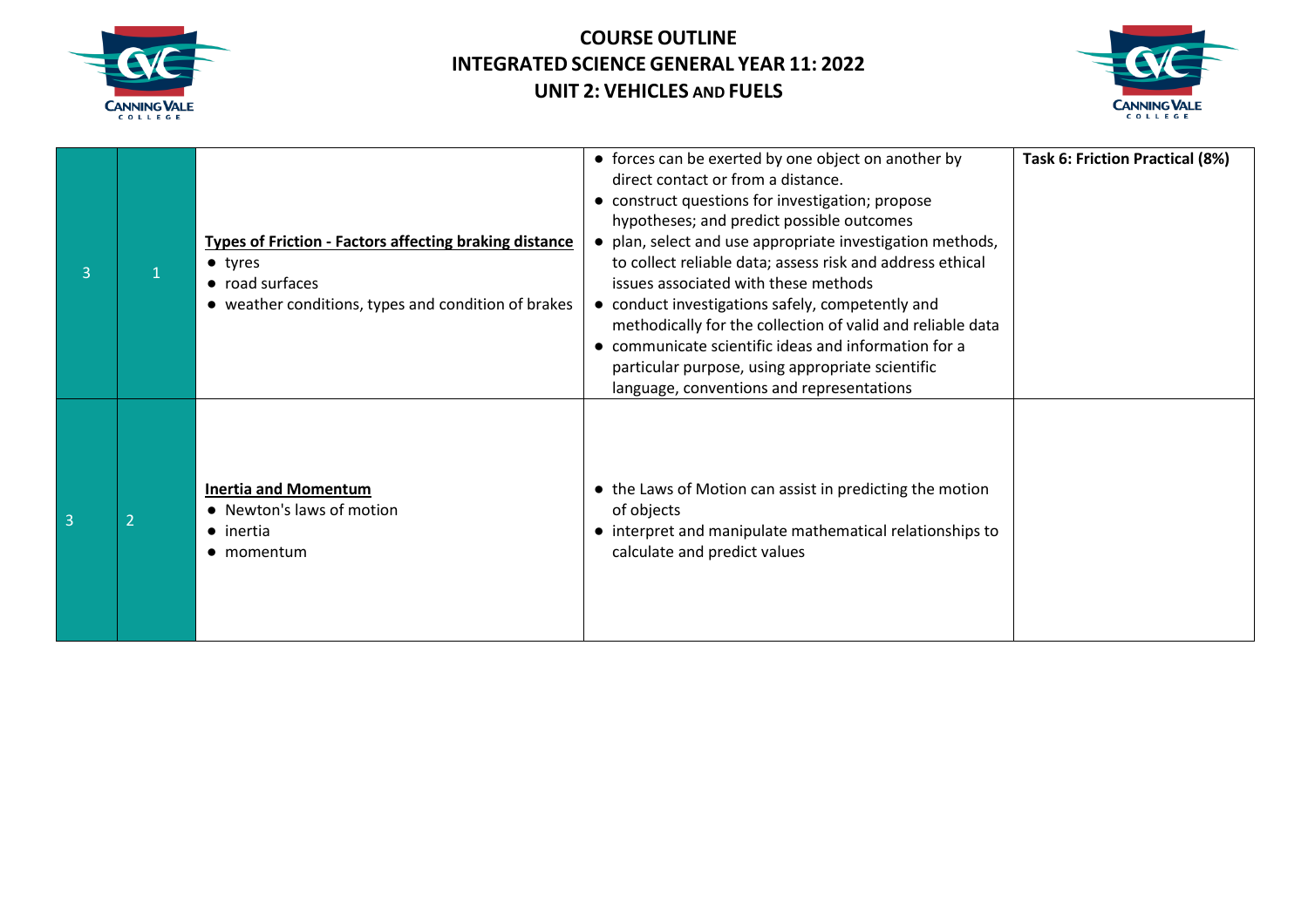



| $\overline{3}$ | $3-6$ | <b>Vehicle safety design</b><br>• crumple zones<br>• airbags<br>• seatbelts<br>• Reversing cameras<br>• Window glass<br>• break away pedals, steering column<br>• ABS, EBD, ESP<br>Plan an Investigation - vehicle Safety | • the use of scientific knowledge is influenced by social,<br>economic, cultural and ethical considerations<br>• the use of scientific knowledge may have beneficial<br>and/or harmful and/or unintended consequences<br>• interpret a range of scientific and media texts, and<br>evaluate the conclusions by considering the quality of<br>available evidence<br>• use appropriate representations, to communicate<br>conceptual understanding, solve problems and make<br>predictions<br>• plan, select and use appropriate investigation methods,<br>to collect reliable data; assess risk and address ethical<br>issues associated with these methods<br>• communicate scientific ideas and information for a<br>particular purpose, using appropriate scientific<br>language, conventions and representation<br>• scientific knowledge can enable scientists to offer valid<br>explanations and make reliable predictions | <b>Task 7: Vehicle Safety Practical</b><br>(9%)          |
|----------------|-------|---------------------------------------------------------------------------------------------------------------------------------------------------------------------------------------------------------------------------|---------------------------------------------------------------------------------------------------------------------------------------------------------------------------------------------------------------------------------------------------------------------------------------------------------------------------------------------------------------------------------------------------------------------------------------------------------------------------------------------------------------------------------------------------------------------------------------------------------------------------------------------------------------------------------------------------------------------------------------------------------------------------------------------------------------------------------------------------------------------------------------------------------------------------------|----------------------------------------------------------|
| $\overline{3}$ | 7     | <b>Chemistry Fundamentals</b><br>• Atomic structure<br>• elements, compounds & mixtures                                                                                                                                   | • atoms consist of a nucleus of protons and neutrons and<br>are surrounded by electrons<br>• the properties of elements, compounds and mixtures<br>determine the use of substances                                                                                                                                                                                                                                                                                                                                                                                                                                                                                                                                                                                                                                                                                                                                              |                                                          |
| 3              | 8     | <b>Fuels and energy</b><br>• Origin of Petroleum<br>• Fossil Fuels v's alternative sources of energy                                                                                                                      | • energy has different forms: kinetic, potential and heat,<br>which can cause change                                                                                                                                                                                                                                                                                                                                                                                                                                                                                                                                                                                                                                                                                                                                                                                                                                            | <b>Task 8: Energy Content of Fuels</b><br>Practical (8%) |